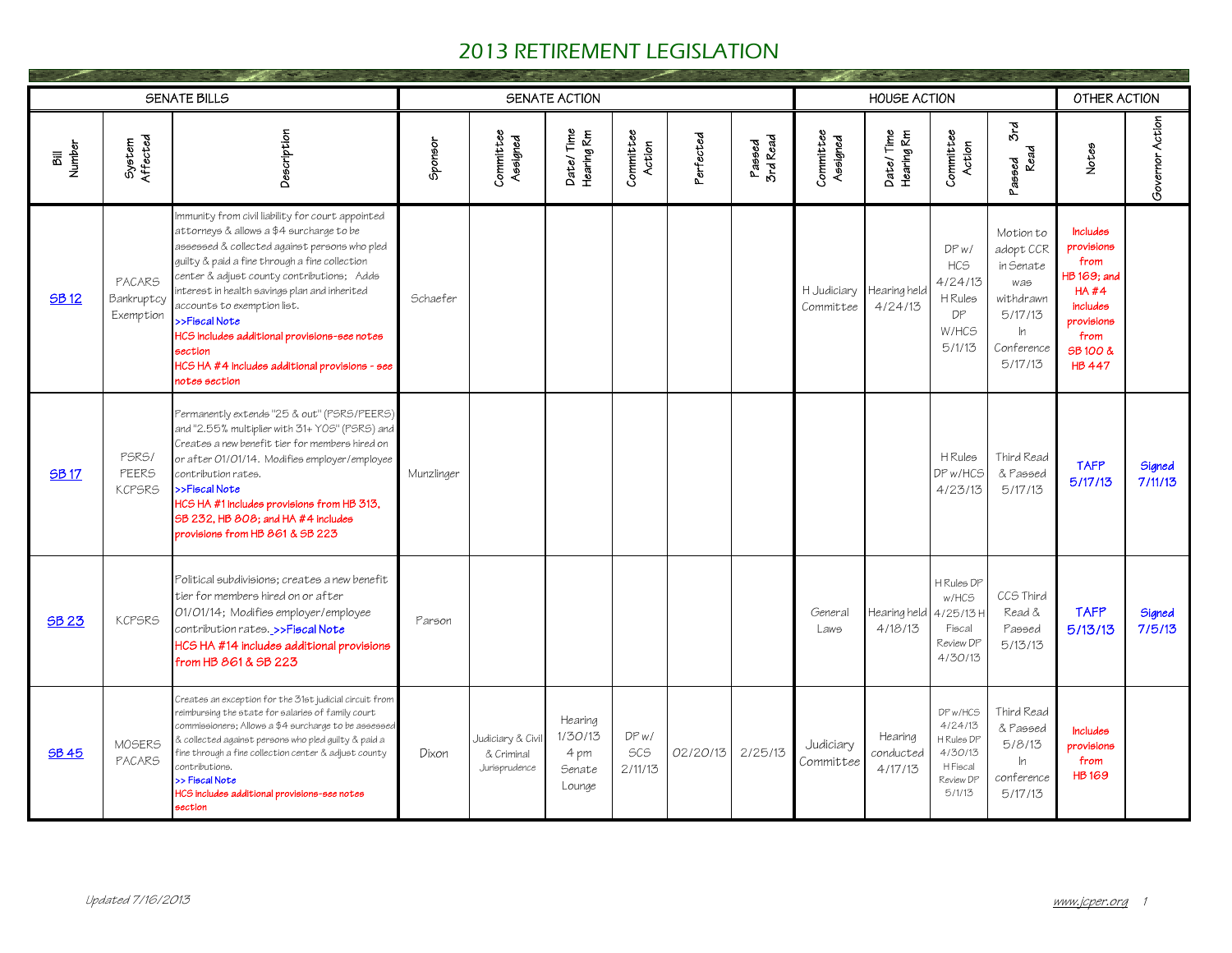|                          |                                                                                            | <b>SENATE BILLS</b>                                                                                                                                                                                                                                                                                                                                                                                                                                                                                                                                                                                                                                                                                                                                        |         |                                                               | SENATE ACTION                                  |                        |                                                   |                    |                       | <b>HOUSE ACTION</b>                           |                                                                      |                                          | OTHER ACTION                                                                                                     |                  |
|--------------------------|--------------------------------------------------------------------------------------------|------------------------------------------------------------------------------------------------------------------------------------------------------------------------------------------------------------------------------------------------------------------------------------------------------------------------------------------------------------------------------------------------------------------------------------------------------------------------------------------------------------------------------------------------------------------------------------------------------------------------------------------------------------------------------------------------------------------------------------------------------------|---------|---------------------------------------------------------------|------------------------------------------------|------------------------|---------------------------------------------------|--------------------|-----------------------|-----------------------------------------------|----------------------------------------------------------------------|------------------------------------------|------------------------------------------------------------------------------------------------------------------|------------------|
| <b>Number</b><br>詞       | Affected<br>System                                                                         | Description                                                                                                                                                                                                                                                                                                                                                                                                                                                                                                                                                                                                                                                                                                                                                | Sponsor | Committee<br>Assigned                                         | Date/Time<br>Hearing Rm                        | Committee<br>Action    | Perfected                                         | Passed<br>3rd Read | Committee<br>Assigned | Date/Time<br>Hearing Rm                       | Committee<br>Action                                                  | δrd<br>Read<br>Passed                    | Notes                                                                                                            | Governor Action  |
| <b>SB 65</b><br>(HB 543) | All Public<br>Plans                                                                        | Allows the State Auditor to audit all<br>public employee retirement systems.<br>>>Fiscal Note<br>Provisions included on SCS HB 116                                                                                                                                                                                                                                                                                                                                                                                                                                                                                                                                                                                                                         | Dixon   | Financial &<br>Governmental<br>Organizations<br>and Elections | Hearing<br>2/11/13<br>2 pm<br>Senate<br>Lounge | DP<br>W/SCS<br>2/25/13 | S Informal<br>calendar<br>Bills for<br>Perfection |                    |                       |                                               |                                                                      |                                          |                                                                                                                  |                  |
| <b>SB 86</b>             | All Public<br>Plans<br><b>PACARS</b><br>PSRS/PEERS<br><b>MOSERS</b><br>St. Louis<br>Police | Clarifies funded ratio requirement for plan<br>benefit increases and exempts Federal<br>conformance modifications; Allows a \$4<br>surcharge to be assessed & collected against<br>persons who pled guilty & paid a fine through a<br>fine collection center & adjust county<br>contributions; Permanently extends "25 & out"<br>(PSRS/PEERS) and "2.55% multiplier with 31+<br>YOS" (PSRS); Effective 7/1/14, modifies<br>provisions relating to the defined contribution<br>plan for employees of certain higher education<br>institutions; Reduces service requirement<br>associated with disability from 10 to 5 years.<br>>> Fiscal Note - Provisions included on SCS<br><b>HCS HB 233</b><br>HCS includes additional provisions-see notes<br>section | Keaveny | Seniors.<br>Families &<br>Pensions                            | Hearing<br>1/29/13<br>8:15 am<br>SCR1          | DP<br>w/SCS<br>2/5/13  | 02/12/13                                          | 2/14/13            | Retirement            | Hearing<br>4/4/13<br>9 am<br>HHR <sub>1</sub> | DP w/HCS<br>4/4/13<br>Referred<br>too<br><b>H</b> Rules<br>4/8/13    |                                          | Includes<br>provisions<br>from<br>HB 169,<br>HB 313.<br>SB 232<br><b>HB 353</b><br>SB 288 &<br><b>HCS HB 722</b> |                  |
| <b>SB100</b><br>(HB 447) | Bankruptcy<br>Exemption<br><b>PACARS</b><br>Sheriffs'<br>Retirement<br>System              | Adds interest in health savings plan and inherited<br>accounts to exemption list; Allows a \$4 surcharge to<br>be assessed & collected against persons who pled<br>quilty & paid a fine through a fine collection center &<br>adjust county contributions; Modifies the system's<br>funding mechanism.<br>>> Fiscal Note - Provisions included on SCS HB 329<br>5A #1 and HCS SB 12 HA #4 and HCS HB 371<br>ICS Includes additional provisions from HB 169<br>HCS HA #1 includes additional provisions from HB<br>424 & SB 355<br>*PACARS and SHERIFFS' PROVISIONS<br><b>REMOVED IN CCS*</b>                                                                                                                                                               | Keaveny | Seniors.<br>Families &<br>Pensions                            | Hearing<br>2/5/13<br>8:15 am<br>SCR1           | DP<br>2/12/13          | 02/20/13                                          | 2/26/13            | Judiciary             | Hearing<br>conducted<br>4/18/13               | DP w/HCS<br>4/24/13<br>H Rules DP<br>w/HCS&<br>H Fiscal DP<br>5/7/13 | CCS Third<br>Read &<br>Passed<br>5/17/13 | <b>TAFP</b><br>5/17/13                                                                                           | Signed<br>7/2/13 |
| <b>SB107</b>             | St. Louis<br>Firemen's                                                                     | Creates a new benefit tier for members<br>hired on or after 8/29/13.                                                                                                                                                                                                                                                                                                                                                                                                                                                                                                                                                                                                                                                                                       | Lamping | Seniors.<br>Families &<br>Pensions                            |                                                |                        |                                                   |                    |                       |                                               |                                                                      |                                          |                                                                                                                  |                  |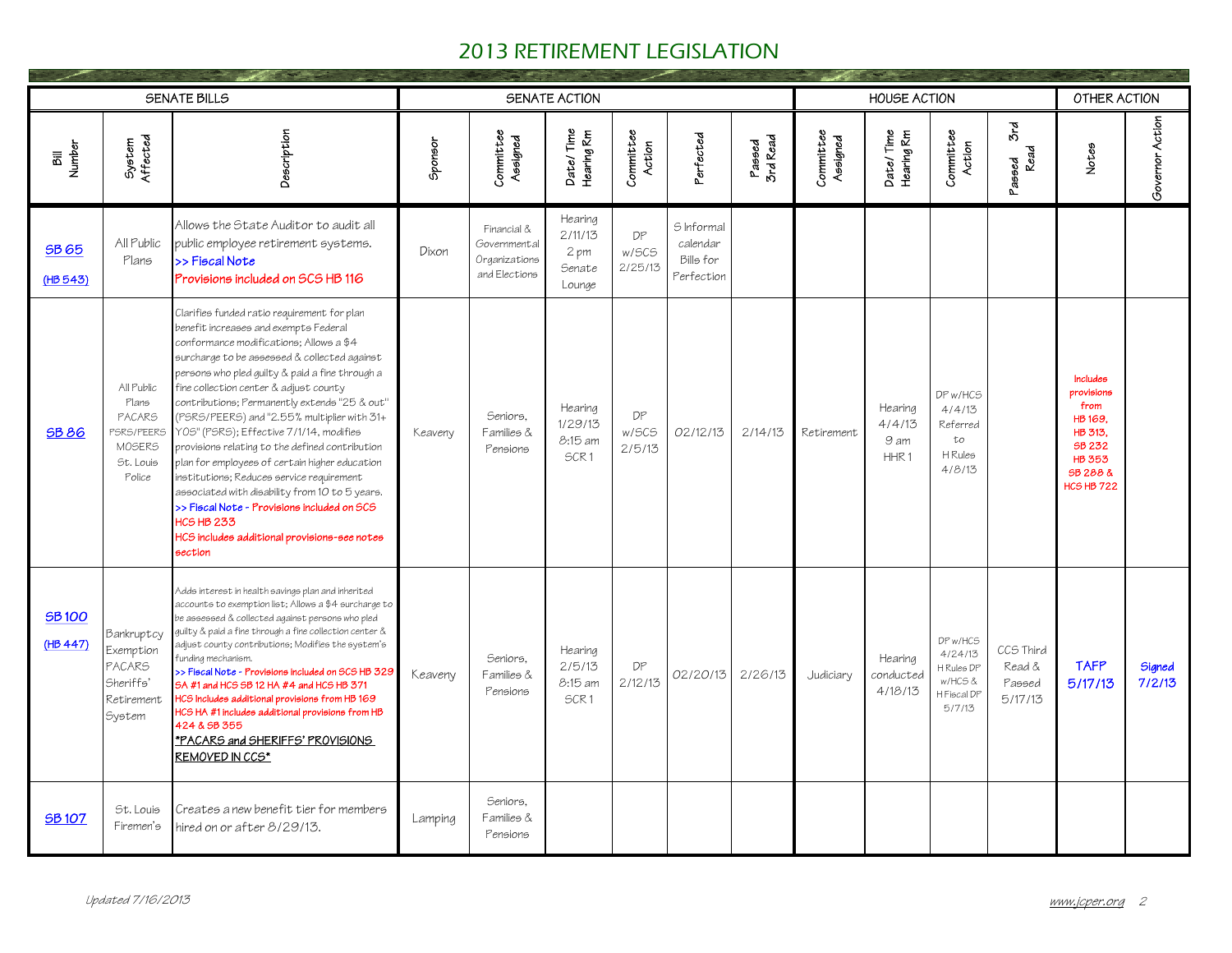|                                                |                                      | <b>SENATE BILLS</b>                                                                                                                                                                                                                                                                                                                                                                                              |         |                                    | SENATE ACTION                                  |                     |           |                    |                       | <b>HOUSE ACTION</b>     |                                                                                    |                                          | OTHER ACTION           |                         |
|------------------------------------------------|--------------------------------------|------------------------------------------------------------------------------------------------------------------------------------------------------------------------------------------------------------------------------------------------------------------------------------------------------------------------------------------------------------------------------------------------------------------|---------|------------------------------------|------------------------------------------------|---------------------|-----------|--------------------|-----------------------|-------------------------|------------------------------------------------------------------------------------|------------------------------------------|------------------------|-------------------------|
| <b>Number</b><br>$\overline{\overline{\bf 5}}$ | System<br>Affected                   | Description                                                                                                                                                                                                                                                                                                                                                                                                      | Sponsor | Committee<br>Assigned              | Date/Time<br>Hearing Rm                        | Committee<br>Action | Perfected | Passed<br>3rd Read | Committee<br>Assigned | Date/Time<br>Hearing Rm | Committee<br>Action                                                                | δrd<br>Read<br>Passed                    | Notes                  | Governor Action         |
| SB 215<br>(HB 418)                             | KC Police &<br>Civilian<br>Employees | Creates a new benefit tier for members<br>hired on or after 8/28/13.<br>>>Fiscal Note<br>Provisions included on SS #2 SCS HB<br>116                                                                                                                                                                                                                                                                              | Silvey  | Seniors.<br>Families &<br>Pensions | Hearing<br>3/5/13<br>8:15 am<br>SCR1           |                     |           |                    |                       |                         |                                                                                    |                                          |                        |                         |
| <b>SB 221</b>                                  | PSRS/<br>PEERS                       | Requires matching contribution rates to<br>be fixed at 2011/2012 school year<br>levels, COLA to be set at 2% with<br>exceptions and a closed 30 year<br>amortization period used until plans are<br>100% funded.                                                                                                                                                                                                 | Lamping | Seniors.<br>Families &<br>Pensions |                                                |                     |           |                    |                       |                         |                                                                                    |                                          |                        |                         |
| <b>SB 223</b><br>(HB 861)                      | <b>KCPSRS</b>                        | Creates a new benefit tier for members<br>hired on or after 01/01/14. Modifies<br>employer/employee contribution rates.<br>>>Fiscal Note<br>Provisions included on HA #14 SB 23; HA<br>#4 HCS SCS SB 17 and HA #3 SCS SB<br>224                                                                                                                                                                                  | Curls   | Seniors.<br>Families &<br>Pensions | Hearing<br>3/13/13<br>9 am<br>SCR <sub>1</sub> | DP<br>4/16/13       |           |                    |                       |                         |                                                                                    |                                          |                        |                         |
| <b>SB 224</b>                                  | St. Louis<br>Police<br><b>KCPSRS</b> | Law Enforcement Agencies; Reduces service<br>requirement associated with disability from 10<br>to 5 years; and Creates a new benefit tier for<br>nembers hired on or after 01/01/14. Modifies<br>employer/employee contribution rates.<br>>>Fiscal Note<br>HA #1 includes provisions from SCS HCS HB<br>722 & HA #3 includes additional provisions<br>from HB 861 & SB 223<br>*KCPSRS PROVISIONS REMOVED IN CCS* | Curls   |                                    |                                                |                     |           |                    |                       |                         | H Crime<br>Prevention<br>& Public<br>Safety DP<br>4/23/13<br>H Rules DP<br>4/25/13 | CCS Third<br>Read &<br>Passed<br>5/17/13 | <b>TAFP</b><br>5/17/13 | <b>Vetoed</b><br>7/1/13 |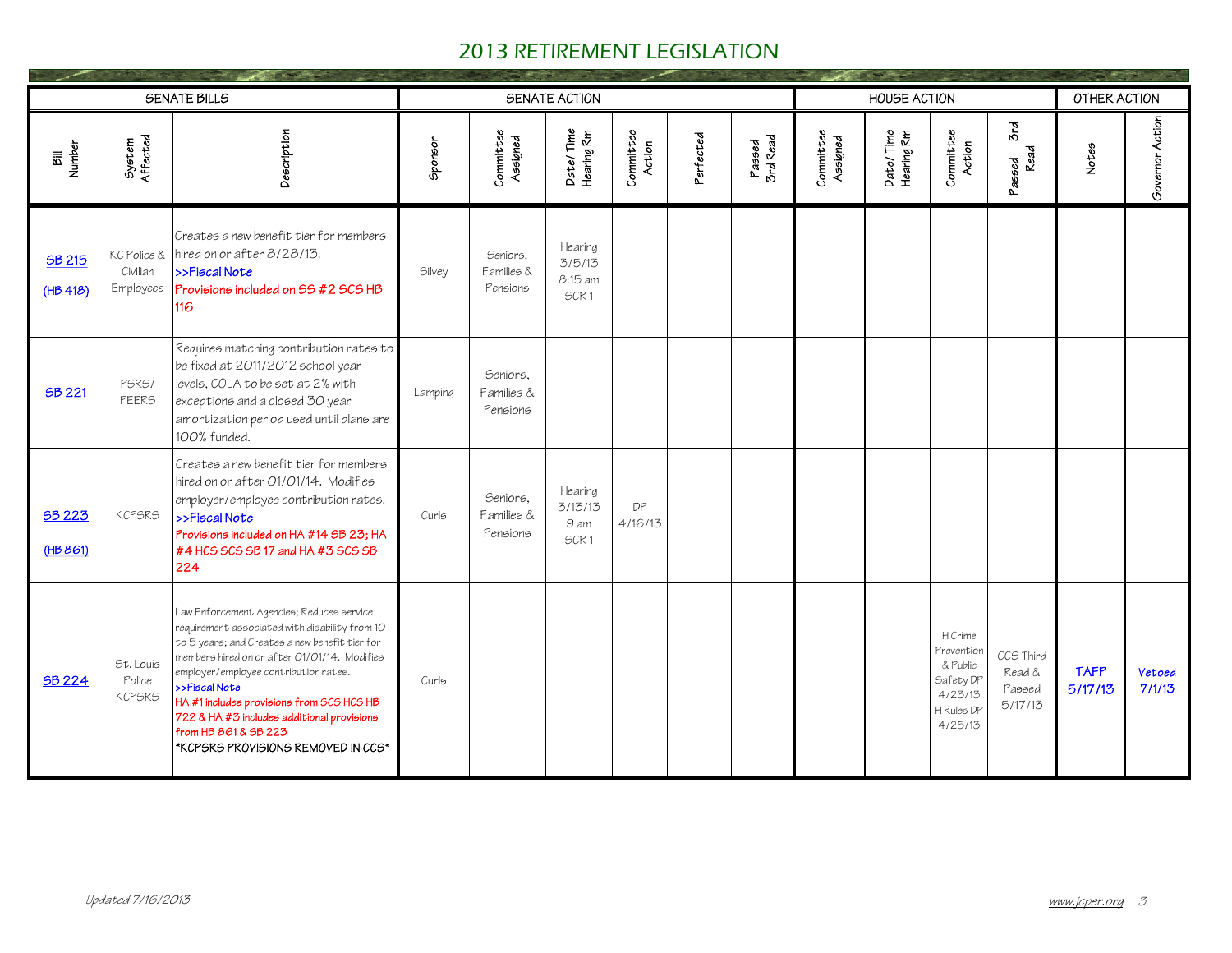|                          |                                   | <b>SENATE BILLS</b>                                                                                                                                                                                   |             |                                    | SENATE ACTION                                      |                     |           |                    |                       | <b>HOUSE ACTION</b>                   |                                                                  |                                              | OTHER ACTION                                                       |                 |
|--------------------------|-----------------------------------|-------------------------------------------------------------------------------------------------------------------------------------------------------------------------------------------------------|-------------|------------------------------------|----------------------------------------------------|---------------------|-----------|--------------------|-----------------------|---------------------------------------|------------------------------------------------------------------|----------------------------------------------|--------------------------------------------------------------------|-----------------|
| Bill<br>Number           | System<br>Affected                | Description                                                                                                                                                                                           | Sponsor     | Committee<br>Assigned              | Date/Time<br>Hearing Rm                            | Committee<br>Action | Perfected | Passed<br>3rd Read | Committee<br>Assigned | Date/Time<br>Hearing Rm               | Committee<br>Action                                              | δrd<br>Read<br>Passed                        | Notes                                                              | Governor Action |
| SB 232<br>(HB 313)       | PSRS/<br>PEERS                    | Permanently extends "25 & out"<br>(PSRS/PEERS) and "2.55% multiplier<br>with 31+ Y05" (PSRS).<br>>>Fiscal Note<br>Provisions included on HB 808, HCS<br>SCS SB 86 and HCS SCS SB 17 HA #1             | Wallingford | Seniors.<br>Families &<br>Pensions | Hearing<br>4/16/13<br>8:15 am<br>SCR1              |                     |           |                    |                       |                                       |                                                                  |                                              |                                                                    |                 |
| <b>SB 245</b>            | Sheriffs'<br>Retirement<br>System | Waiver of court costs and expenses in<br>civil cases; Modifies the system's<br>funding mechanism.<br>>>Fiscal Note<br>HCS includes additional provisions -<br>see notes section                       | Justus      |                                    |                                                    |                     |           |                    |                       | Hearing held<br>H Judiciary<br>5/1/13 | H Judiciary<br>DP w/HCS<br>5/1/13<br>Rules DP<br>w/HCS<br>5/7/13 | OnH<br>Calendar S<br>Bills for<br>Third Read | <b>Includes</b><br>provisions<br>from<br>HB 424 &<br><b>SB 355</b> |                 |
| SB 279<br>(HB 233)       | MOSERS/<br>MPERS/<br>Judges       | Provisions and clarification relative to<br>MOSERS/MPERS statutory<br>provisions.<br>>>Fiscal Note                                                                                                    | Kehoe       | Seniors.<br>Families &<br>Pensions |                                                    |                     |           |                    |                       |                                       |                                                                  |                                              |                                                                    |                 |
| <b>SB288</b><br>(HB 353) | MOSERS                            | Effective 7/1/14, modifies provisions<br>relating to the defined contribution plan for<br>employees of certain higher education<br>institutions.<br>>>Fiscal Note<br>Provisions included on HCS SB 86 | Lamping     | Seniors.<br>Families &<br>Pensions | Hearing<br>4/23/13<br>12:00 pm<br>Senate<br>Lounge |                     |           |                    |                       |                                       |                                                                  |                                              |                                                                    |                 |
| <b>SB 312</b>            | MOSERS/<br>MPERS/<br>Judges       | Suspends retired state employees and<br>retired judges benefit payments when<br>employed full-time with a certain political<br>subdivision in Missouri.<br>>>Fiscal Note                              | LeVota      | Seniors.<br>Families &<br>Pensions | Hearing<br>4/16/13<br>8:15 am<br>SCR1              |                     |           |                    |                       |                                       |                                                                  |                                              |                                                                    |                 |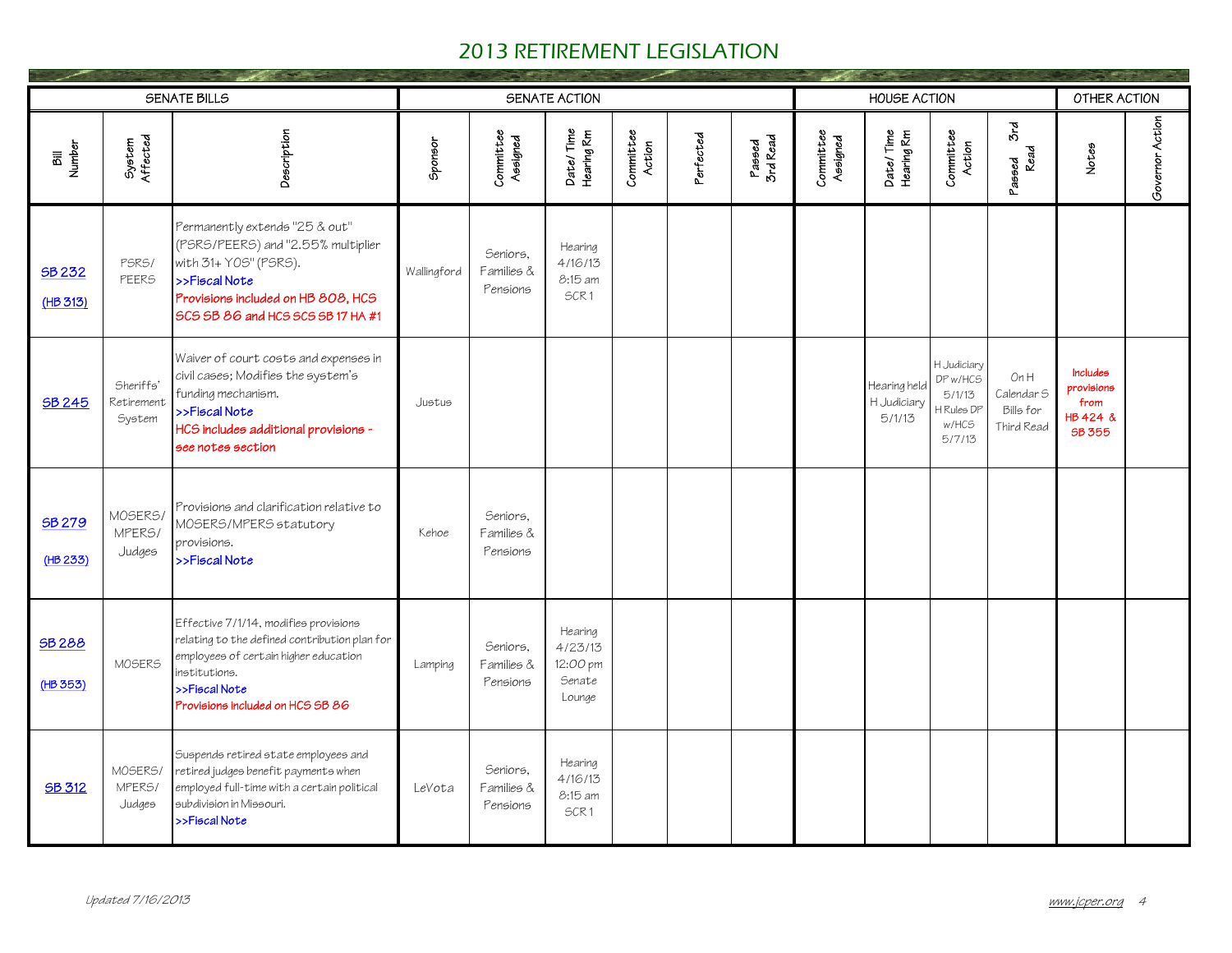|                                                           |                                   | SENATE BILLS                                                                                                              |            |                                    | SENATE ACTION                         |                     |           |                    |                       | HOUSE ACTION            |                     |                       | OTHER ACTION |                 |
|-----------------------------------------------------------|-----------------------------------|---------------------------------------------------------------------------------------------------------------------------|------------|------------------------------------|---------------------------------------|---------------------|-----------|--------------------|-----------------------|-------------------------|---------------------|-----------------------|--------------|-----------------|
| <b>Number</b><br>$\overline{\overline{\overline{\bf a}}}$ | System<br>Affected                | Description                                                                                                               | Sponsor    | Committee<br>Assigned              | Date/Time<br>Hearing Rm               | Committee<br>Action | Perfected | Passed<br>3rd Read | Committee<br>Assigned | Date/Time<br>Hearing Rm | Committee<br>Action | δrd<br>Read<br>Passed | Notes        | Governor Action |
| SB 355<br>(HB 424)                                        | Sheriffs'<br>Retirement<br>System | Modifies the system's funding<br>mechanism.<br>>>Fiscal Note<br>Provisions included on HCS SB 245<br>and HA #1 HCS SB 100 | Munzlinger | Seniors.<br>Families &<br>Pensions | Hearing<br>4/16/13<br>8:15 am<br>SCR1 |                     |           |                    |                       |                         |                     |                       |              |                 |
| <b>SB 475</b>                                             | All<br>Statutory years.<br>Plans  | Requires plans to be 100% funded in 5<br>$\rightarrow$ Fiscal Note                                                        | Lamping    | Seniors.<br>Families &<br>Pensions | Hearing<br>4/9/13<br>8 am<br>SCR1     |                     |           |                    |                       |                         |                     |                       |              |                 |
| <b>SB 476</b>                                             | PSRS                              | Requires new employees hired on or after<br>7/1/14 to participate in a defined<br>contribution plan.                      | Lamping    | Seniors.<br>Families &<br>Pensions |                                       |                     |           |                    |                       |                         |                     |                       |              |                 |
| <b>SB 477</b>                                             | MPERS/<br>Judges                  | MOSERS/ Requires new employees hired on or after<br>1/1/14 to participate in a defined<br>contribution plan.              | Lamping    | Seniors.<br>Families &<br>Pensions |                                       |                     |           |                    |                       |                         |                     |                       |              |                 |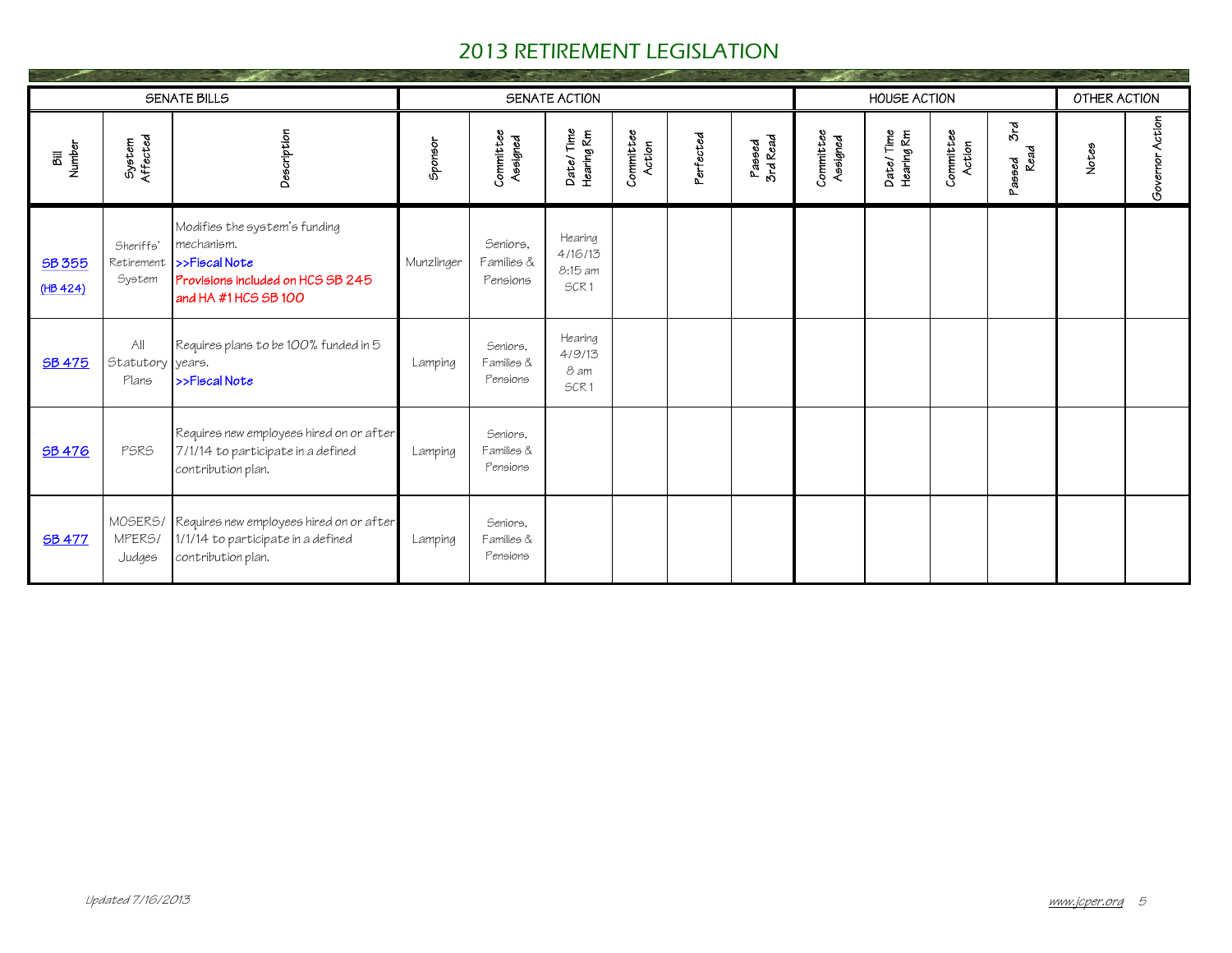|                    |                                                                                                | <b>HOUSE BILLS</b>                                                                                                                                                                                                                                                                                                                                                                                                                                                     |                |                       | <b>HOUSE ACTION</b>                            |                                             |                                                                 |                                            |                                                             | SENATE ACTION                                                 |                                             |                                                                              | OTHER ACTION                                                                                             |                   |
|--------------------|------------------------------------------------------------------------------------------------|------------------------------------------------------------------------------------------------------------------------------------------------------------------------------------------------------------------------------------------------------------------------------------------------------------------------------------------------------------------------------------------------------------------------------------------------------------------------|----------------|-----------------------|------------------------------------------------|---------------------------------------------|-----------------------------------------------------------------|--------------------------------------------|-------------------------------------------------------------|---------------------------------------------------------------|---------------------------------------------|------------------------------------------------------------------------------|----------------------------------------------------------------------------------------------------------|-------------------|
| <b>Number</b><br>詞 | System<br>Affected                                                                             | Description                                                                                                                                                                                                                                                                                                                                                                                                                                                            | Sponsor        | Committee<br>Assigned | Date/Time<br>Hearing Rm                        | Committee<br>Action                         | Perfected                                                       | Passed<br>3rd Read                         | Committee<br>Assigned                                       | Date/Time<br>Hearing Rm                                       | Committee<br>Action                         | Passed<br>3rd Read                                                           | Notes                                                                                                    | Governor Action   |
| <b>HB 93</b>       | MOSERS                                                                                         | Beginning 1/1/14, General Assembly<br>members will not accrue credited<br>service under the MSEP 2000 plan.                                                                                                                                                                                                                                                                                                                                                            | Lichtenegger   |                       |                                                |                                             |                                                                 |                                            |                                                             |                                                               |                                             |                                                                              |                                                                                                          |                   |
| <b>HB 116</b>      | All Public<br>Plans<br>Kansas City<br>Police &<br>Civilian<br>Employees<br>St. Louis<br>Police | Public Accounts and allows the State Auditor<br>to audit all public employee retirement<br>systems; Creates a new benefit tier for<br>members hired on or after 8/28/13; Reduces<br>service requirement associated with disability<br>from 10 to 5 years.<br>>>Fiscal Note<br>SCS includes additional provisions from SB<br>65 & HB 543<br>66 #2 - includes additional provisions from<br>HB 418 & SB 215<br>SA #6 SS #2 includes additional provisions<br>from HB 722 | Dugger         |                       |                                                |                                             |                                                                 |                                            | S Jobs.<br>Economic<br>Development &<br>Local<br>Government | Hearing<br>5/1/13<br>12:00 pm<br>Senate<br>Lounge             | DP w/SCS<br>5/2/13<br>Reported<br>DP 5/8/13 | Third Read<br>& Passed<br>W/5A's<br>and<br>Emergency<br>Clause<br>5/16/13    | <b>TAFP</b><br>5/17/13<br>emergency<br>clause was<br>adopted on<br>Truly Agreed<br>to Bill               | Signed<br>7/12/13 |
| <b>HB129</b>       | MOSERS                                                                                         | Establishes a State Employee Retirement<br>Incentive & modifies state holidays.<br>>> Fiscal Note                                                                                                                                                                                                                                                                                                                                                                      | Gatschenberger | Retirement            | Hearing<br>3/14/13<br>9 am<br>HHR <sub>1</sub> | DP<br>3/14/13<br>Ref to<br>Rules<br>4/23/13 |                                                                 |                                            |                                                             |                                                               |                                             |                                                                              |                                                                                                          |                   |
| <b>HB169</b>       | <b>PACARS</b>                                                                                  | Allows a \$4 surcharge to be assessed &<br>collected against persons who pled guilty &<br>paid a fine through a fine collection center &<br>adjust county contributions.<br>>> Fiscal Note<br>Provisions included on HCS for SB 45, HCS<br>SB 12, HCS SB 86, HCS SB 100 and HCS HB<br>371                                                                                                                                                                              | Diehl          | Retirement            | Hearing<br>1/29/13<br>5 pm<br>HHR <sub>1</sub> | DP w/HCS<br>1/29/13<br>Rules DP<br>2/7/13   | 04/02/13<br>Perfected<br>w/HA1                                  | 4/3/13                                     | Seniors.<br>Families &<br>Pensions                          | Hearing<br>4/23/13<br>12:00 pm<br>Senate<br>Lounge            |                                             |                                                                              |                                                                                                          |                   |
| <b>HB 215</b>      | <b>PACARS</b>                                                                                  | Criminal procedures with penalty provisions;<br>Allows a \$4 surcharge to be assessed &<br>collected against persons who pled guilty &<br>paid a fine through a fine collection center &<br>adjust county contributions.<br>>>Fiscal Note<br>HCS included PACARS provisions<br>*PACARS PROVISIONS REMOVED IN<br>SCS*                                                                                                                                                   | Cox            |                       |                                                |                                             | 4/9/13<br>Perfected<br>w/HA's<br>DP Fiscal<br>Review<br>4/15/13 | 4/15/13<br>Emergency<br>Clause<br>Defeated | 5 Judiciary                                                 | Hearing<br>4/24/13<br>upon<br>adjournment<br>Senate<br>Lounge | DP w/SCS<br>4/24/13<br>GAFO DP<br>5/15/13   | Third Read<br>& Passed<br>w/ SS SA<br>#1 &<br>emergency<br>clause<br>5/17/13 | <b>TAFP</b><br>5/17/13<br>emergency<br>clause was<br>adopted on<br>Truly Agr <mark>eed</mark><br>to Bill | Signed<br>7/2/13  |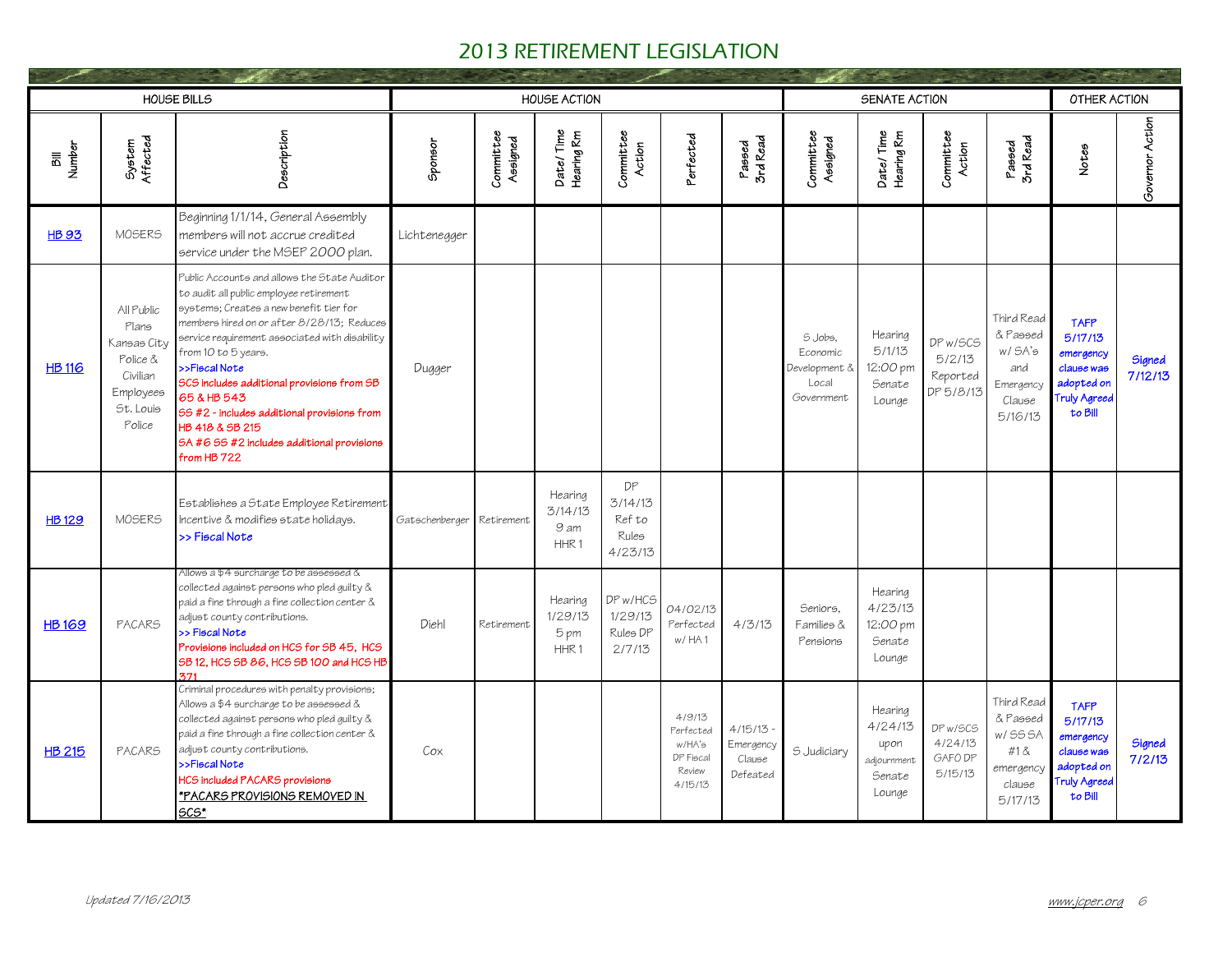|                          |                                          | <b>HOUSE BILLS</b>                                                                                                                                                                                    |            |                                           | <b>HOUSE ACTION</b>                            |                                                                 |                                |                                        |                                                                  | SENATE ACTION                                                               |                                |                                            | OTHER ACTION                                                              |                         |
|--------------------------|------------------------------------------|-------------------------------------------------------------------------------------------------------------------------------------------------------------------------------------------------------|------------|-------------------------------------------|------------------------------------------------|-----------------------------------------------------------------|--------------------------------|----------------------------------------|------------------------------------------------------------------|-----------------------------------------------------------------------------|--------------------------------|--------------------------------------------|---------------------------------------------------------------------------|-------------------------|
| <b>Number</b><br>詞       | System<br>Affected                       | Description                                                                                                                                                                                           | Sponsor    | Committee<br>Assigned                     | Date/Time<br>Hearing Rm                        | Committee<br>Action                                             | Perfected                      | Passed<br>3rd Read                     | Committee<br>Assigned                                            | Date/Time<br>Hearing Rm                                                     | Committee<br>Action            | Passed<br>3rd Read                         | Notes                                                                     | Governor Action         |
| <b>HB233</b><br>(5B 279) | MOSERS/<br>MPER <sub>5</sub> /<br>Judges | Provisions and clarification relative to<br>MOSERS/MPERS statutory<br>provisions.<br>>>Fiscal Note<br>SCS includes additional provisions from SCS<br>SB 86                                            | Leara      | Retirement                                | Hearina<br>1/29/13<br>5 pm<br>HHR <sub>1</sub> | DP w/HCS<br>consent<br>1/29/13<br>Rules DP<br>Consent<br>2/7/13 | 3/6/13                         | 3/14/13                                | Seniors.<br>Families &<br>Pensions                               | Executive<br>Session<br>4/11/13<br>9:45 am<br>Bingham<br>Gallery            | DP w/SCS<br>consent<br>4/11/13 | Third Read<br>& Passed<br>4/30/13          | <b>TAFP</b><br>5/6/13                                                     | Signed<br>7/2/13        |
| <b>HB 254</b>            |                                          | Allows the City of North Kansas City<br>City of North to submit to voters a retail sales tax<br>Kansas City of up to .5% for Public Safety use.<br>>>Fiscal Note                                      | Swearingen | Local<br>Government                       | Hearing<br>3/28/13<br>8 am<br>HHR <sub>5</sub> | DP<br>3/28/13                                                   |                                |                                        |                                                                  |                                                                             |                                |                                            |                                                                           |                         |
| <b>HB 313</b><br>(5B232) | PSRS/<br>PFFR <sub>5</sub>               | Permanently extends "25 & out"<br>(PSRS/PEERS) and "2.55% multiplier with<br>31+ Y05" (PSRS).<br>>>Fiscal Note<br>Provisions included on HB 808; HA #1 HCS<br>SCS SB 17 and HCS SB 86                 | Thomson    | Retirement                                | Hearing<br>3/14/13<br>9 am<br>HHR <sub>1</sub> | DP<br>3/14/13                                                   |                                |                                        |                                                                  |                                                                             |                                |                                            | Provisions<br>included in<br>HCS SCS<br>SB 86.<br>HB 808 &<br><b>SB17</b> |                         |
| <b>HB 325</b>            | MOSERS/<br>CERF                          | Modifies composition of judicial<br>circuits.                                                                                                                                                         | Elmer      | Judiciary                                 |                                                |                                                                 |                                |                                        |                                                                  |                                                                             |                                |                                            |                                                                           |                         |
| <b>HB 329</b>            | Bankruptcy<br>Exemption                  | Financial Institution Bill; adds interest in<br>health savings plan and inherited accounts to<br>exemption list.<br>>>Fiscal Note<br>SCS SA #1 includes additional provisions<br>from SB 100 & HB 447 | Dugger     |                                           |                                                |                                                                 |                                |                                        | 5 Financial &<br>Governmental<br>Organizations<br>& Elections    | Hearing held DP w/SCS<br>4/8/13                                             | 4/15/13                        | Third Read<br>& Passed<br>w/SA's<br>5/1/13 | <b>TAFP</b><br>5/6/13                                                     | <b>Vetoed</b><br>7/2/13 |
| <b>HB 335</b>            | City of North<br>Kansas City             | Public Safety proposal includes: Allowing the<br>City of North Kansas City to submit to<br>voters a retail sales tax of up to .5% for<br>Public Safety use.<br>>> Fiscal Note                         | Hinson     | Crime<br>Prevention<br>& Public<br>Safety | Hearing<br>2/18/13<br>1pm<br>HHR <sub>6</sub>  | DP w/HCS<br>2/18/13<br>Rules DP<br>2/28/13                      | Perfected<br>w/HA's<br>4/17/13 | 4/24/13<br>with<br>emergency<br>clause | $S.$ $lob5.$<br>Economic<br>Development &<br>Local<br>Government | Hearing<br>5/8/13<br>12 pm or<br>upon mornina<br>recess<br>Senate<br>Lounge |                                |                                            |                                                                           |                         |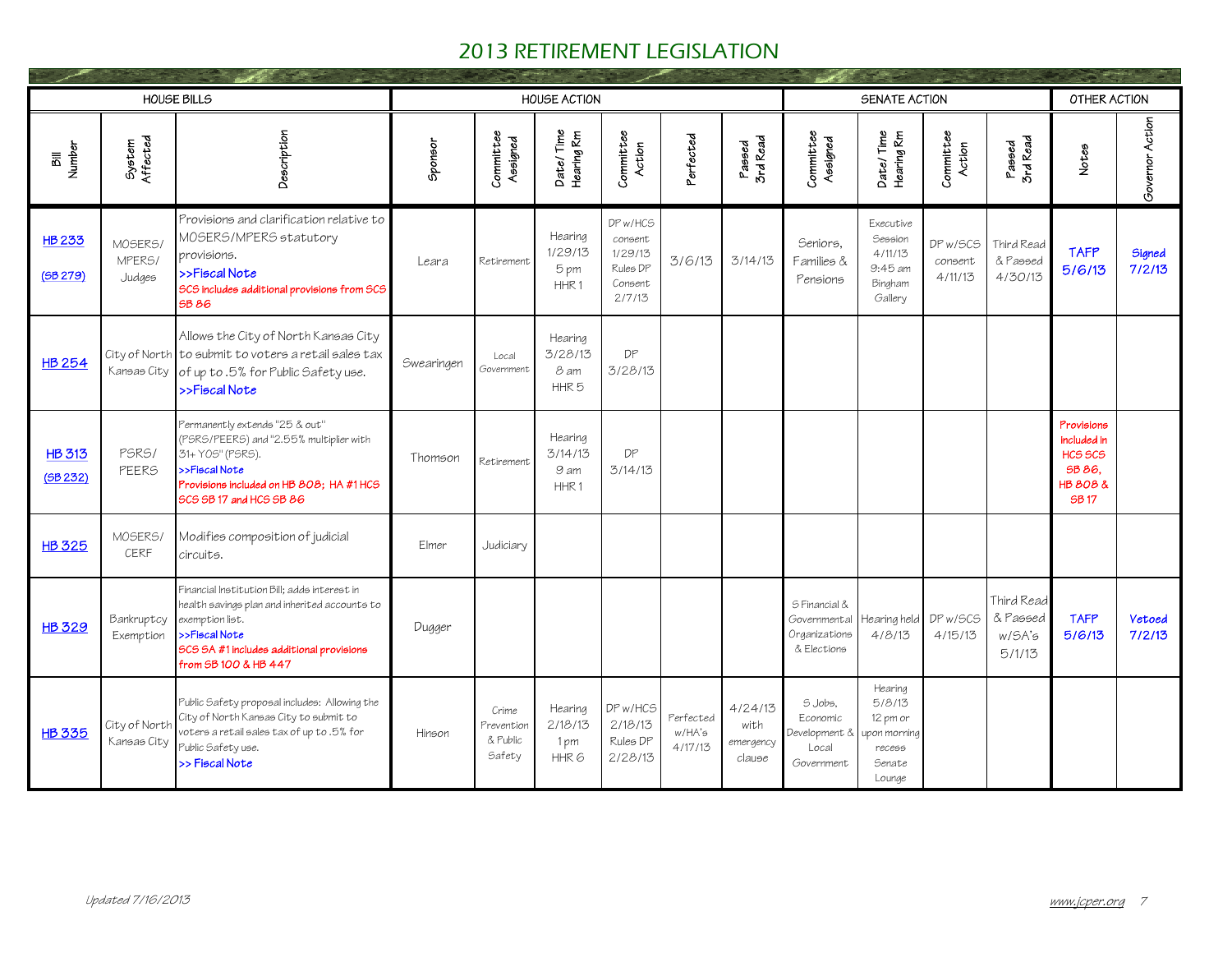|                          |                                      | <b>HOUSE BILLS</b>                                                                                                                                                                                                                                                                                                                      |          |                       | <b>HOUSE ACTION</b>                                                                            |                                                         |                                                                |                    |                                    | SENATE ACTION                                      |                     |                                          | OTHER ACTION                                                               |                   |
|--------------------------|--------------------------------------|-----------------------------------------------------------------------------------------------------------------------------------------------------------------------------------------------------------------------------------------------------------------------------------------------------------------------------------------|----------|-----------------------|------------------------------------------------------------------------------------------------|---------------------------------------------------------|----------------------------------------------------------------|--------------------|------------------------------------|----------------------------------------------------|---------------------|------------------------------------------|----------------------------------------------------------------------------|-------------------|
| <b>Number</b><br>詞       | System<br>Affected                   | Description                                                                                                                                                                                                                                                                                                                             | Sponsor  | Committee<br>Assigned | Date/Time<br>Hearing Rm                                                                        | Committee<br>Action                                     | Perfected                                                      | 3rd Read<br>Passed | Committee<br>Assigned              | Date/Time<br>Hearing Rm                            | Committee<br>Action | Passed<br>3rd Read                       | Notes                                                                      | Governor Action   |
| <b>HB 336</b>            | St. Louis<br>Police                  | First Responder Political Activity and<br>Emergency Services; Reduces service<br>requirement associated with disability<br>from 10 to 5 years.<br>>>Fiscal Note<br>Includes provisions from<br>HB 722 (on CCR SS HB 336)                                                                                                                | Hinson   |                       |                                                                                                |                                                         |                                                                |                    |                                    |                                                    |                     | CCS Third<br>Read &<br>Passed<br>5/17/13 | <b>TAFP</b><br>5/17/13                                                     | Signed<br>6/27/13 |
| <b>HB353</b><br>(5B288)  | MOSERS                               | Effective 7/1/14, modifies provisions<br>relating to the defined contribution<br>plan for employees of certain higher<br>education institutions.<br>>>Fiscal Note<br>Provisions included on HCS SB 86                                                                                                                                   | Leara    | Retirement            | Hearing<br>3/14/13<br>9 am<br>HHR <sub>1</sub>                                                 | DP<br>3/14/13                                           |                                                                |                    |                                    |                                                    |                     |                                          | Provisions<br>included in<br>HCS <sub>SCS</sub><br><b>SB 86</b>            |                   |
| <b>HB 371</b>            | PACARS &<br>Bankruptcy<br>Exemption  | Allows a \$4 surcharge to be assessed & collected<br>against persons who pled quilty & paid a fine<br>through a fine collection center & adjust county<br>contributions; Adds interest in health savings plan<br>and inherited accounts to exemption list.<br>>>Fiscal Note<br>HCS includes additional provision - see notes<br>section | Cox      |                       |                                                                                                | DP w/HCS<br>4/3/13<br>H Rules DP<br>4/24/13             | HC <sub>5</sub><br>adopted &<br>Perfected<br>w/HA's<br>4/30/13 | 5/2/13             | On Second<br>Read<br>Calendar      | Judiciary                                          |                     |                                          | Includes<br>provisions<br>from HCS<br>HB 169.<br>SB 100 &<br><b>HB 447</b> |                   |
| <b>HB 418</b><br>(5B215) | KC Police &<br>Civilian<br>Employees | Creates a new benefit tier for<br>members hired on or after 8/28/13.<br>>>Fiscal Note<br>Provisions included on SS #2 SCS HB<br>116                                                                                                                                                                                                     | Neth     | Retirement            | Hearing<br>3/14/13<br>9 am<br>HHR <sub>1</sub>                                                 | DP w/HCS<br>3/14/13<br>Rules DP<br>3/28/13              | 4/9/13                                                         | 4/15/13            | Seniors.<br>Families &<br>Pensions | Hearing<br>4/23/13<br>12:00 pm<br>Senate<br>Lounge | DP<br>4/30/13       | Third Read<br>& Passed<br>5/14/13        | <b>TAFP</b><br>5/14/13                                                     | Signed<br>6/27/13 |
| <b>HB424</b><br>(5B355)  | Sheriffs'<br>Retirement<br>System    | Modifies the system's funding<br>mechanism.<br>>>Fiscal Note<br>Provisions included on HCS SB 245<br>and HA #1 HCS SB 100                                                                                                                                                                                                               | C. Jones | General<br>Laws       | Hearina<br>3/28/13<br>8:15 am<br>HHR <sub>1</sub>                                              | DP w/HCS<br>3/28/13<br>Referred to<br>H Rules<br>5/2/13 |                                                                |                    |                                    |                                                    |                     |                                          |                                                                            |                   |
| <b>HB 447</b><br>(5B100) | Bankruptcy<br>Exemption              | Exemption from attachment and execution of<br>a person's interest in inherited retirement<br>accounts and health savings plans.<br>>>Fiscal Note<br>Provisions included on SCS HB 329 SA #1<br>and HCS SB 12 HA #4 and HCS HB 371                                                                                                       | Diehl    | Judiciary             | Executive<br>Session<br>4/10/13<br>12 pm or upon<br>morning<br>adjournment<br>HHR <sub>1</sub> | DP<br>4/10/13<br>DP H Rules<br>5/7/13                   | On<br>Perfection<br>Calendar                                   |                    |                                    |                                                    |                     |                                          | Provisions<br>included in<br>HCS HB 37                                     |                   |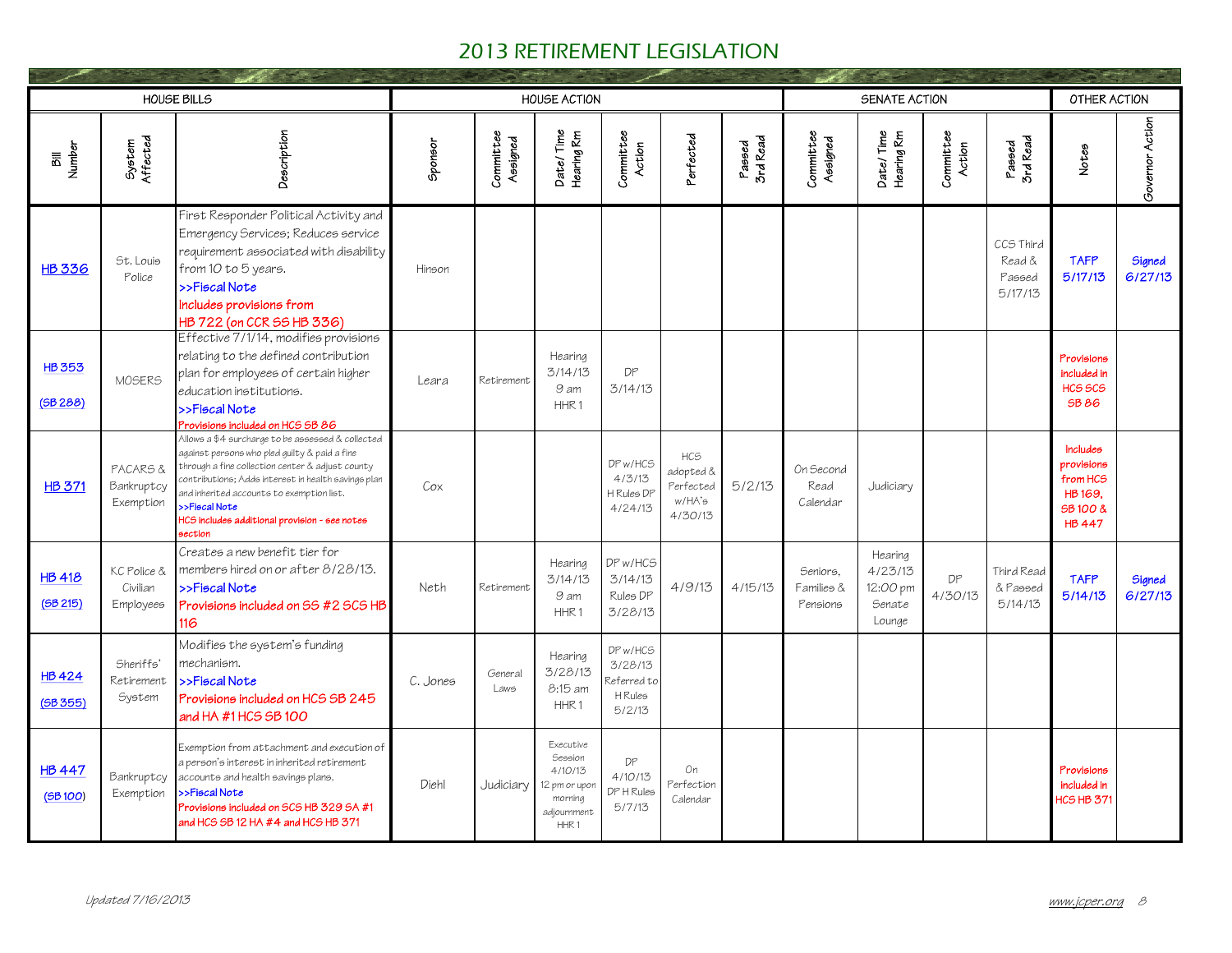|                        |                                   | HOUSE BILLS                                                                                                                                                                                                   |           |                                                              | <b>HOUSE ACTION</b>                            |                                              |                              |                                            |                                                                               | SENATE ACTION                                      |                     |                                            | OTHER ACTION           |                   |
|------------------------|-----------------------------------|---------------------------------------------------------------------------------------------------------------------------------------------------------------------------------------------------------------|-----------|--------------------------------------------------------------|------------------------------------------------|----------------------------------------------|------------------------------|--------------------------------------------|-------------------------------------------------------------------------------|----------------------------------------------------|---------------------|--------------------------------------------|------------------------|-------------------|
| <b>Number</b><br>詞     | System<br>Affected                | Description                                                                                                                                                                                                   | Sponsor   | Committee<br>Assigned                                        | Date/Time<br>Hearing Rm                        | Committee<br>Action                          | Perfected                    | Passed<br>3rd Read                         | Committee<br>Assigned                                                         | Date/Time<br>Hearing Rm                            | Committee<br>Action | Passed<br>3rd Read                         | Notes                  | Governor Action   |
| <b>HB 464</b>          | Sheriffs'<br>Retirement<br>System | Establishes the "Sheriff Salary<br>Supplementation Fund".<br>>>Fiscal Note                                                                                                                                    | Higdon    | General<br>Laws                                              | Hearing<br>3/26/13<br>12 pm noon<br>HHR4       | DP w/HCS<br>4/16/13<br>H Rules DP<br>4/24/13 | On<br>Perfection<br>Calendar |                                            |                                                                               |                                                    |                     |                                            |                        |                   |
| <b>HB 475</b>          | MOSERS                            | Requires any General Assembly serving<br>for the first time on or after 1/1/14<br>to participate in a defined<br>contribution retirement plan.                                                                | Brattin   | Retirement                                                   |                                                |                                              |                              |                                            |                                                                               |                                                    |                     |                                            |                        |                   |
| <b>HB543</b><br>(5B65) | All Public<br>Plans               | Allows the State Auditor to audit all<br>public employee retirement systems.<br>>>Fiscal Note<br>Provisions included on SCS HB 116                                                                            | Hoskins   | General<br>Laws                                              | Hearing<br>4/2/13<br>1:00 pm<br>HHR4           | DP w/HCS<br>4/2/13<br>Rules DP<br>4/15/13    | 4/24/13<br>w/HA's            | 4/25/13<br>Emergency<br>Clause<br>defeated | $\mathbb S$<br>Governmental<br><b>\ccountability</b><br>& Fiscal<br>Oversight | Hearing<br>5/8/13<br>1:30 pm<br>SCR <sub>1</sub>   | DP 5/9/13           |                                            |                        |                   |
| <b>HB 636</b>          | MOSERS/<br><b>MPERS</b>           | State employees salary increases<br>equal to increase in health insurance<br>premiums.                                                                                                                        | Fitzwater | Workforce<br>Development<br>&.<br>Workplace<br>Safety        |                                                |                                              |                              |                                            |                                                                               |                                                    |                     |                                            |                        |                   |
| <b>HB 637</b>          | MOSERS                            | Minimum salary requirements for<br>corrections officers and supervisors.                                                                                                                                      | Fitzwater | Special<br><b>Standing</b><br>Committee<br>on<br>Corrections |                                                |                                              |                              |                                            |                                                                               |                                                    |                     |                                            |                        |                   |
| <b>HB722</b>           | St. Louis<br>Police               | Reduces service requirement<br>associated with disability from 10 to<br>5 years.<br>>>Fiscal Note<br>Provisions included on HCS SCS SB<br>86; SCS SB 224 HA #1; SA #6<br>55#2 SCS HB 116 and CCR SS HB<br>336 | Leara     | Retirement                                                   | Hearing<br>3/14/13<br>9 am<br>HHR <sub>1</sub> | DP w/HCS<br>3/14/13<br>Rules DP<br>3/28/13   | 4/9/13                       | 4/15/13                                    | Seniors.<br>Families &<br>Pensions                                            | Hearing<br>4/23/13<br>12:00 pm<br>Senate<br>Lounge | DP w/SCS<br>4/30/13 | Third Read<br>& Passed<br>w/SCS<br>5/17/13 | <b>TAFP</b><br>5/17/13 | Signed<br>6/27/13 |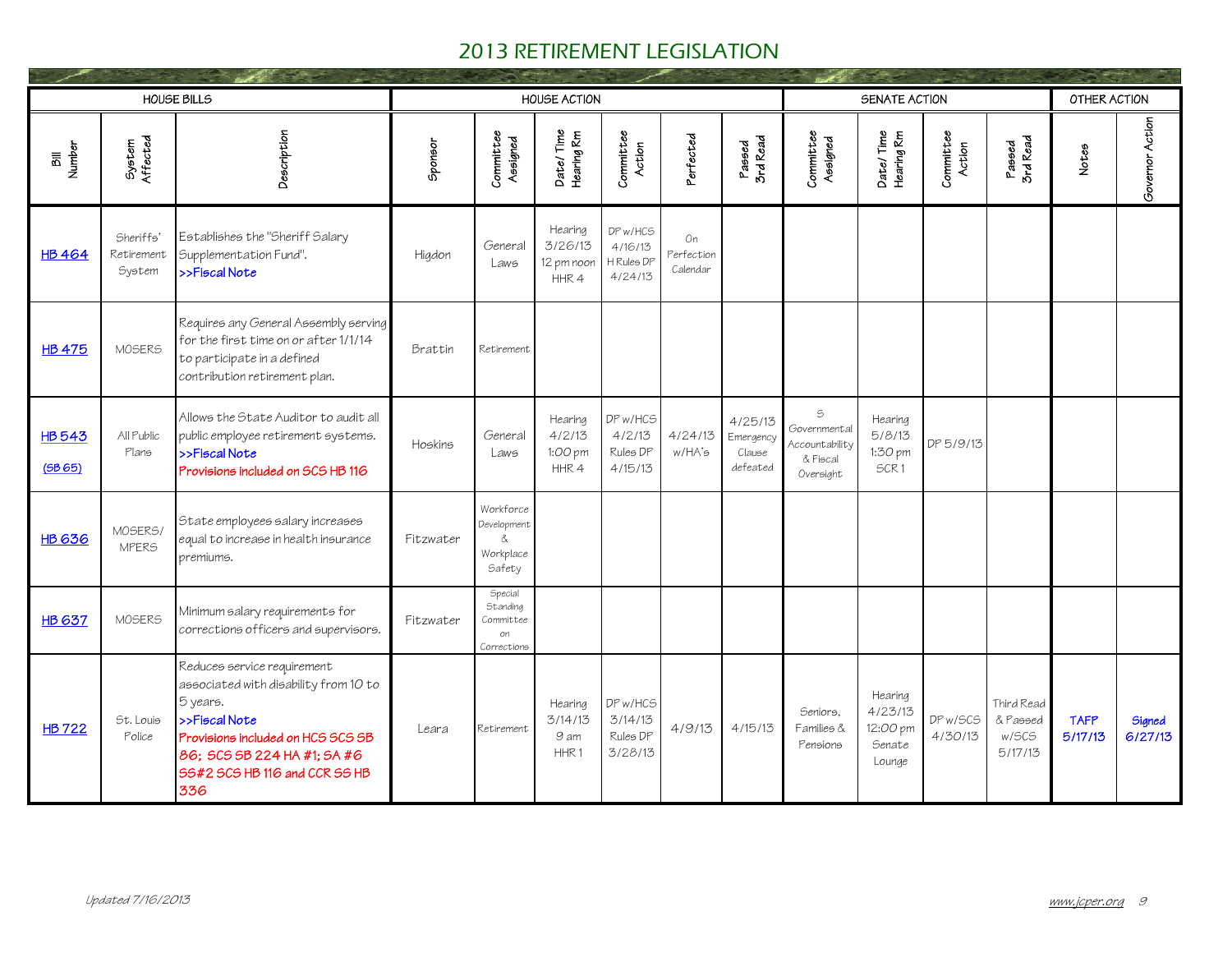|                          |                       | <b>HOUSE BILLS</b>                                                                                                                                                                                                                                                               |            |                       | <b>HOUSE ACTION</b>                                                   |                                                  |                  |                    |                                                             | SENATE ACTION                                     |                                                     |                                                           | OTHER ACTION                                                |                 |
|--------------------------|-----------------------|----------------------------------------------------------------------------------------------------------------------------------------------------------------------------------------------------------------------------------------------------------------------------------|------------|-----------------------|-----------------------------------------------------------------------|--------------------------------------------------|------------------|--------------------|-------------------------------------------------------------|---------------------------------------------------|-----------------------------------------------------|-----------------------------------------------------------|-------------------------------------------------------------|-----------------|
| Number                   | System<br>Affected    | Description                                                                                                                                                                                                                                                                      | Sponsor    | Committee<br>Assigned | Date/Time<br>Hearing Rm                                               | Committee<br>Action                              | Perfected        | Passed<br>3rd Read | Committee<br>Assigned                                       | Date/Time<br>Hearing Rm                           | Committee<br>Action                                 | Passed<br>3rd Read                                        | Notes                                                       | Governor Action |
| <b>HB737</b>             | <b>SLPSRS</b>         | Incrementally increases employee<br>contributions from 5% of pay to 7.5% by<br>1/1/18 and modifies Rule of 85 to Rule of 80<br>for normal retirement eligibility.<br>>>Fiscal Note                                                                                               | Leara      | Retirement            | Executive<br><b>Session</b><br>4/11/13<br>8:15 am<br>HHR <sub>1</sub> | DP<br>04/11/13                                   |                  |                    |                                                             |                                                   |                                                     |                                                           |                                                             |                 |
| <b>HB 772</b>            | MOSERS                | Beginning 1/1/15, General Assembly<br>members will not accrue credited<br>service under the MSEP 2000 plan.                                                                                                                                                                      | Haahr      | Retirement            |                                                                       |                                                  |                  |                    |                                                             |                                                   |                                                     |                                                           |                                                             |                 |
| <b>HB782</b>             | PSRS/<br><b>PEERS</b> | Prohibits membership for employees of<br>any nonprofit educational association or<br>organization after 7/1/14.<br>>>Fiscal Note                                                                                                                                                 | Spencer    | Retirement            | Hearing<br>4/4/13<br>9 am<br>HHR1                                     |                                                  |                  |                    |                                                             |                                                   |                                                     |                                                           |                                                             |                 |
| <b>HB 808</b>            | PSRS/<br><b>PEERS</b> | Sunset provisions relating to education.<br>Permanently extends "25 & out"<br>(PSRS/PEERS) and "2.55% multiplier with<br>31+ Y0S" (PSRS).<br>>>Fiscal Note<br>Amendment includes additional provisions-<br>see notes section Provisions included on HA<br>#1HCS SCS SB 17        | Funderburk |                       |                                                                       |                                                  | 4/17/13<br>w/HA1 | 4/24/13            | Financial &<br>Governmental<br>Organizations<br>& Elections | Hearing<br>4/29/13<br>2:00 pm<br>Senate<br>Lounge | DP 5/2/13<br>Reported<br>to the<br>Floor<br>5/15/13 | On S<br>Informal<br>Calendar H<br>Bills for<br>Third Read | Includes<br>provisions<br>from<br>SB 232 &<br><b>HB 313</b> |                 |
| <b>HB 820</b>            | MOSERS                | General Assembly members and<br>Statewide Elected officials serving on or<br>after 1/1/14 shall participate in a defined<br>contribution retirement plan.                                                                                                                        | Koenia     | Retirement            |                                                                       |                                                  |                  |                    |                                                             |                                                   |                                                     |                                                           |                                                             |                 |
| <b>HB 861</b><br>(5B223) | <b>KCPSRS</b>         | Creates a new benefit tier for members hired<br>on or after 01/01/14. Modifies<br>employer/employee contribution rates.<br>>>Fiscal Note<br>Provisions included in SB 23 HA #14;<br>Provisions included in HCS SCS SB 17 HA #4<br>and Provisions included in<br>SCS SB 224 HA #3 | Neth       | Retirement            | Executive<br>Session<br>4/11/13<br>8:15 am<br>HHR <sub>1</sub>        | DP<br>4/11/13<br>Referred<br>to Rules<br>4/11/13 |                  |                    |                                                             |                                                   |                                                     |                                                           |                                                             |                 |